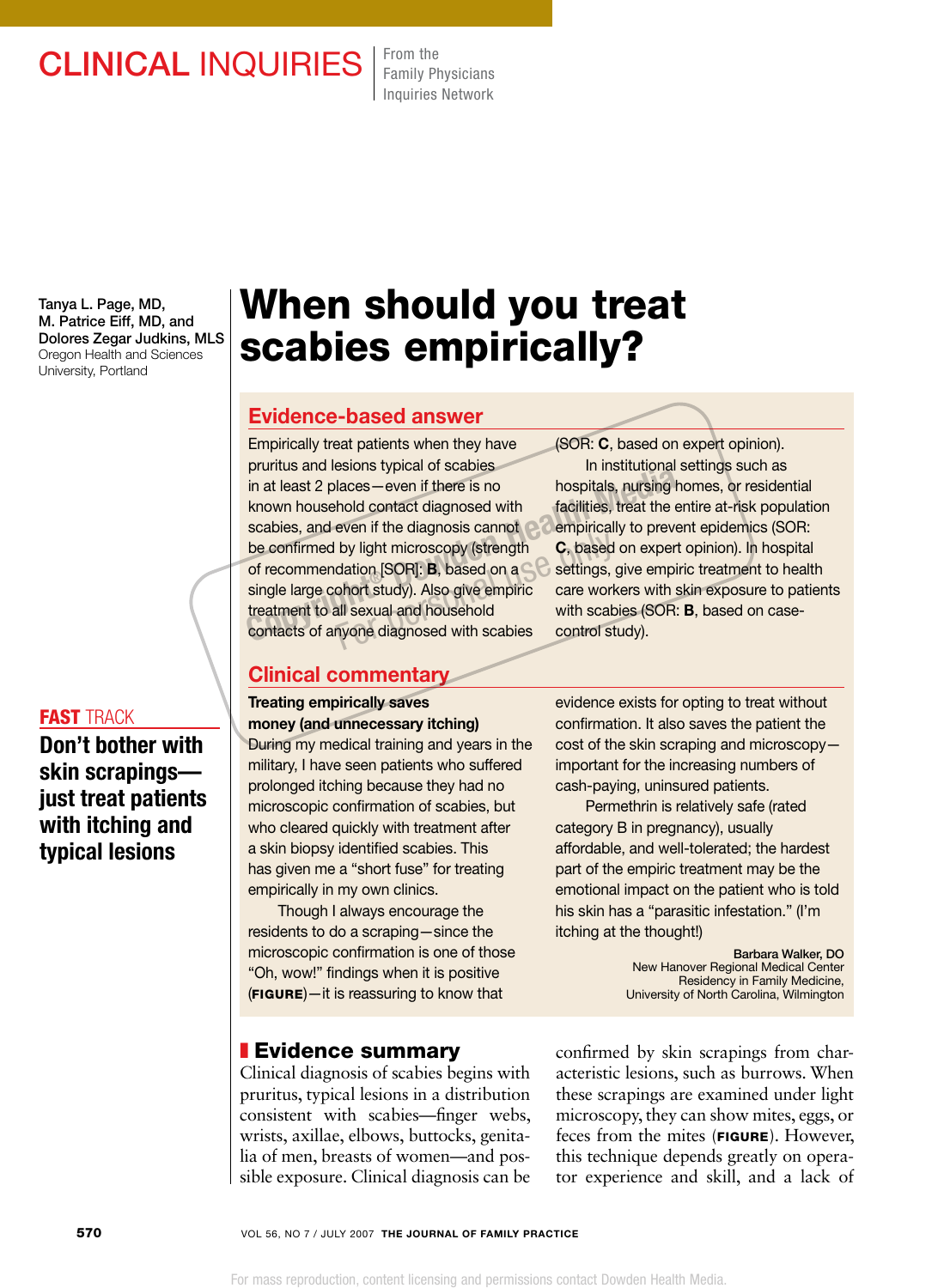

#### **FIGURE**

## The "Oh, wow!" test

I always encourage residents to do a scraping, since the microscopic confirmation is one of those "Oh, wow!" findings when it is positive.

It is reassuring to know that evidence exists for opting to treat without confirmation. It also saves the patient the cost of the skin scraping and microscopyimportant for the increasing numbers of cash-paying, uninsured patients.

—Barbara Walker, DO

light microscopy findings does not rule out scabies.1

The only study we found that investigated the sensitivity of clinical features in diagnosing scabies was done in sub-Saharan Africa.<sup>2</sup> In this study, the presence of diffuse itching, plus lesions in at least 2 locations typical with scabies or a household member with itch, had 100% sensitivity and 96.9% specificity for scabies infection. This study used the evaluation of a dermatologist as a gold standard. The authors propose that treatment based on clinical findings with or without microscopic confirmation is appropriate; however, it is not clear how these data translate to a primary care population with a lower prevalence of scabies.

#### Long stretches without symptoms play role in treatment

To date, no controlled trials address whether empiric treatment of asymptomatic contacts or family members of those with scabies decreases its spread. However, it is known that an initial infestation with scabies will not lead to pruritus for up to 4 to 6 weeks.<sup>1</sup> Asymptomatic contacts can be infected with scabies, and can transmit this infection to others before symptoms even occur.

Given the long period of asymptomatic infestation, prevention of epidemics in institutions such as hospitals, nursing homes, and residential facilities is of particular importance. One case-control study, performed at a large tertiary-care teaching hospital, demonstrated that health care workers on a service having a patient with undiagnosed scabies were 5.3 times more likely to develop a pruritic rash than those in other units.3

Health care workers with more skin-to-skin contact with the patients (nurses, nursing students, and physical therapists) were 4.5 times more likely to develop scabies compared with those in less physical contact (physicians, medical students, and occupational therapists). Among the symptomatic health

## FAST TRACK Empirically treat:

- sexual/household contacts of those diagnosed
- hospital health care workers having skin contact with those diagnosed
- anyone at risk in a hospital or nursing home setting